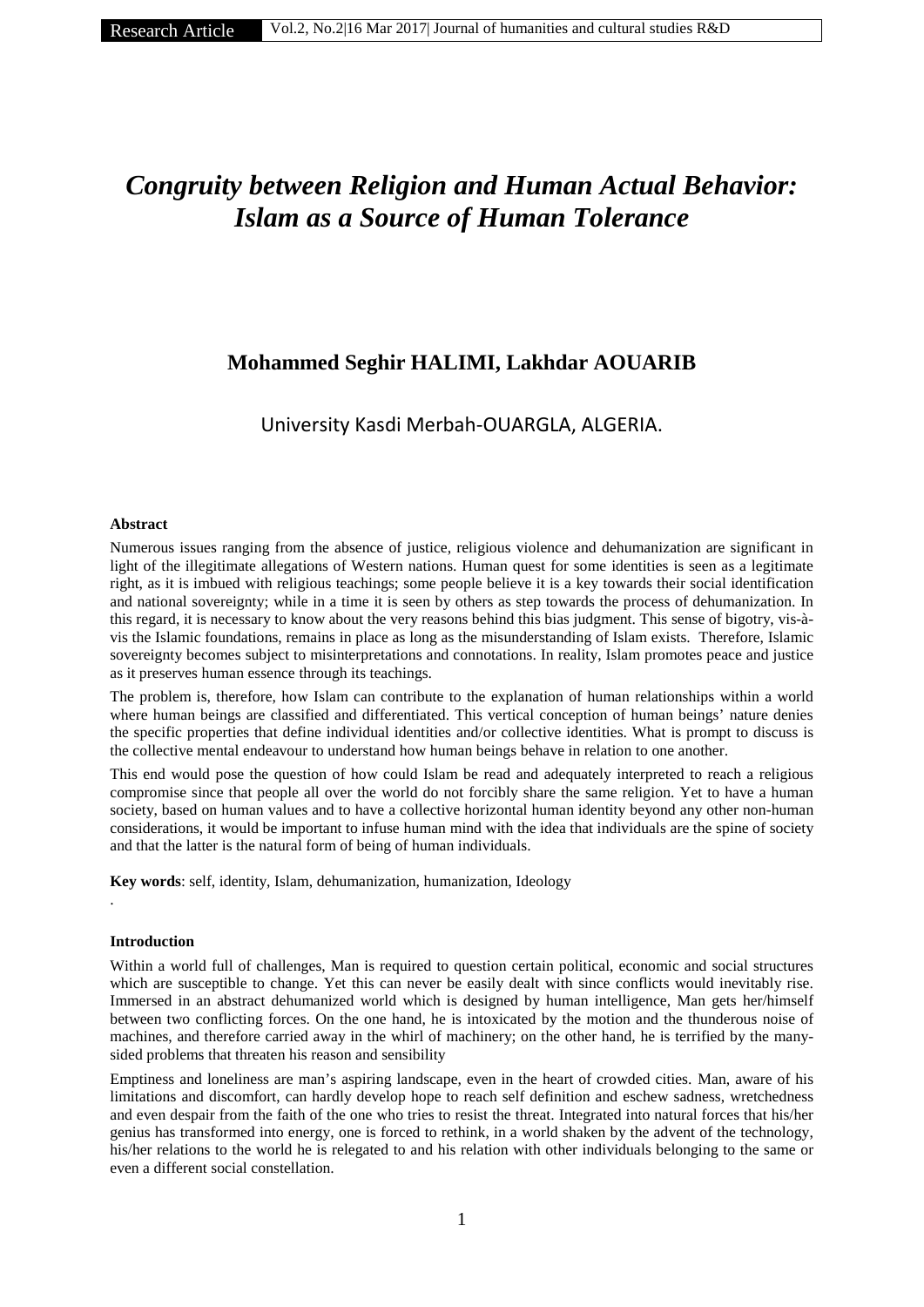The question of social pressure exerted by different and, sometimes, similar forces might break the balance of the social order and destroy any type of harmony among the social group. Therefore, the transformation of the concept of human archetype<sup>1</sup> is a key in suggesting new social views and developing critical opinions vis-à-vis different individuals having miscellaneous conceptions of the self, of the other, of ideology/ confessional ideology<sup>2</sup>, of gender (male/female relationships), of race, ethnicity and of geographical distribution. This man-made vertical social transcendence creates a certain tension among human beings as they are, inevitably, in permanent frequency.

Albeit the European Union laws against racism and discrimination do already exist, the prejudiced views between peoples and thus cultures have never ceased to create a sense of hatred among people. This state of fact has generated miscellaneous forms of discrimination among which *anti-Gypsyism<sup>3</sup>*, Afrophobia<sup>4</sup>, Islamophobia<sup>5</sup>, *anti-Semitism<sup>6</sup>* and *xenophobia<sup>7</sup>* could be given as examples.

One does not have in mind a particular society, but the different foci concern fundamentally the human being's perception of her/himself and of the other at one time. Therefore, the different conflicts taking place hither and thither are inherent in the majority of relationships among individuals, as they are, almost, difficultly understandable. This is why, sometimes, questions are asked about people's inability of being nonviolent, pacifists and egalitarian. The expectations would be, certainly, in forms of inconvincible answers. Thus, one has to ask questions which are more or less related to the understanding of certain human behaviors and attitudes which most often create a sort of structural violence that Paul Farmer considers to be "one way of describing social arrangements that put individuals and populations in harm's way… The arrangements are structural because they are embedded in the political and economic organization of our social world"(2004: 449)

<sup>&</sup>lt;sup>1</sup> Human archetype is a conscious representation which offers to people more than just bringing order into a diversity of particulars. The human archetype provides a sense of depth and intensity to the human experience because the raison d'être is to be individual and unique. The essence of being a human being is to understand the very universal nature of human being as being an embodiment of universal values despite his uniqueness.<br><sup>2</sup> Religious ideology supported with confessional logic: that ideology is the conviction that a religious order

should be established as a reflection of God's just and fair society. It is important to establish that religious confessional ideology is not simply a belief in whatsoever religion but a belief, for instance, in Quranic or

Biblical interpretations, and that divinity which guides people is the only source of all human authority.<br><sup>3</sup> Majority's attitudes towards, and pervasive hostility to, the presence of Roma minorities in Europe represent a factor potentially destabilizing to the European societies. the growing anti- Gypsyism in Europe--a form of racism particular to the situation of Roma in Europe and capable of adapting to changes in this situation. Taken from Nicolae, Valeriu (2006).*Towards a Definition of Anti-Gypsyism*. accessed the the 23<sup>th</sup> of February 2017

<sup>&</sup>lt;sup>4</sup> **Afrophobia** is a term used to refer to a range of negative attitudes and feelings towards black people or people of African Descent around the world. Definitions refer to irrational fear, with the implication of antipathy, contempt and aversion. The term "afrophobia" is observable in as discrimination and racist violence on the basis of a person's skin colour, ethnic origin and nationality. Afrophobia is like homophobia or Islamophobia and other forms of discrimination grounds in that it seeks to dehumanize a large group of people, to deny their humanity, their dignity and personhood. Afrophobia can also intersect with other grounds such as sex, homophobia, islamophobia, and disability creating cases of multiple discrimination grounds. A person who displays afrophobia or is thought to do so is described as being afrophobic and labeled as an afrophobe.<br><sup>5</sup> The term "Islamophobia" was first introduced as a concept in a 1991 Runnymede Trust Report and defined as

<sup>&</sup>quot;unfounded hostility towards Muslims, and therefore fear or dislike of all or most Muslims." The term was coined in the context of Muslims in the UK in particular and Europe in general, and formulated based on the more common "xenophobia" framework. http://crg.berkeley.edu/content/islamophobia/defining-islamophobia, accessed the  $23<sup>th</sup>$  of February 2017

<sup>6</sup> Anti-Semitism: Hostility toward Jews dates to ancient times, perhaps to the beginning of Jewish history. From the days of the Bible until the Roman Empire, Jews were criticized and sometimes punished for their efforts to remain a separate social and religious group - one that refused to adopt the values and the way of life of the non- Jewish societies in which it lived. http://archive.adl.org/hate-patrol/antisemitism.html#.WLSlfPJEDcc, accessed the 23<sup>th</sup> of February 2017.

<sup>&</sup>lt;sup>7</sup> Xenophobia: fear and hatred of strangers or foreigners or of anything that is strange or foreign. https://www.merriam-webster.com/dictionary/xenophobia, accessed the  $23<sup>th</sup>$  of February 2017.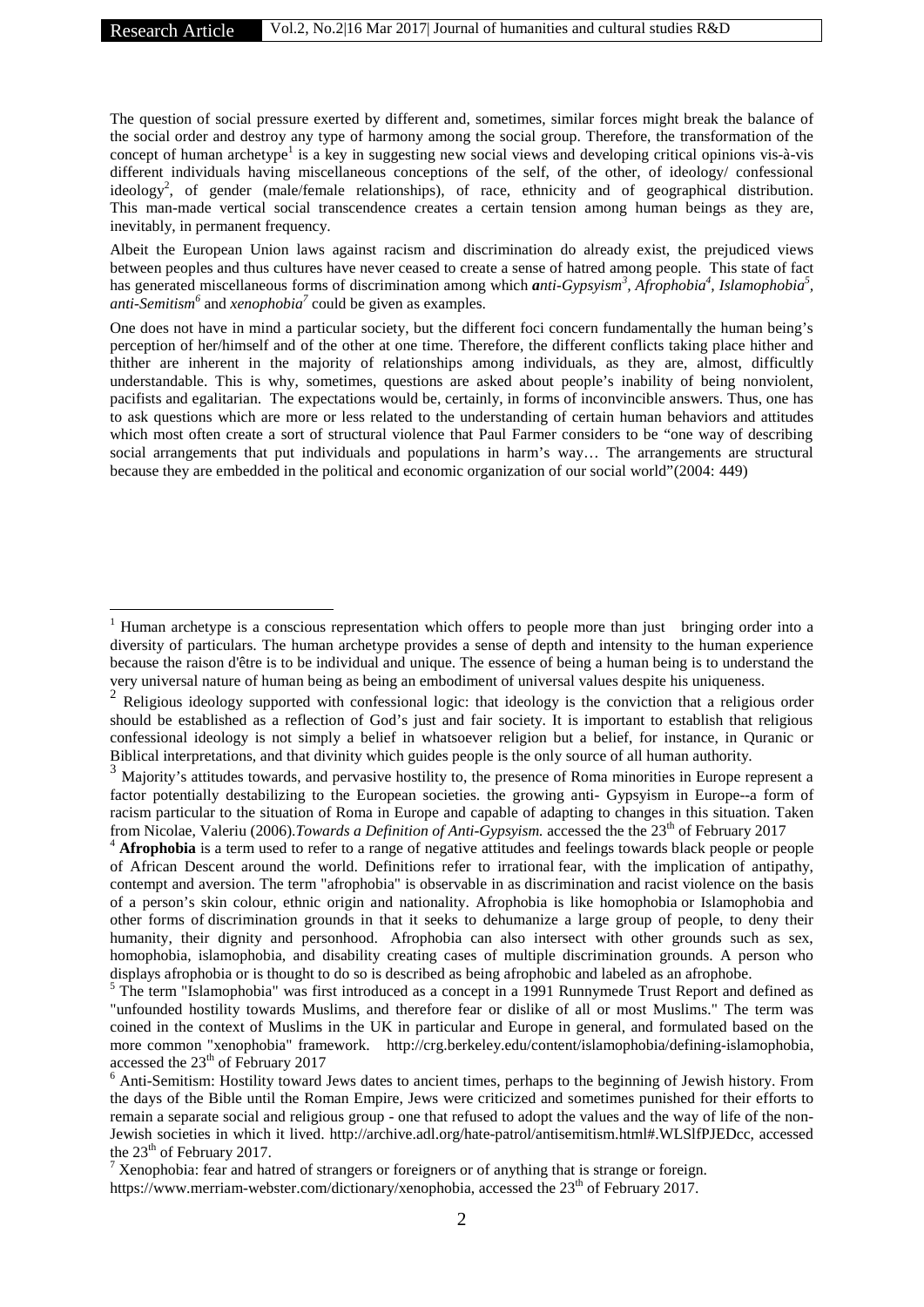#### **1. Local versus Global identities: dynamic process of ideologically laden Individuals**

The confessional ideologies, racial issues and cultural identities are not an exception regarding human discrimination and dehumanization for the religious conviction, cultural dimension and the racial affiliation are essentially the basis for human being's exclusion. Yet, no one can deny the fact that the different ideological confessions which are, by now, a source of large-scale intractable conflicts that may last a long time, often more than one generation, lead to the denial of the quality of humanness and the denial of legitimacy of the "adversary" who is not easily identifiable. About the process of attributing less-than-human or non-human attributes to members of a group, Chalk & Jonassohn explains that it "frequently examined in connection with genocidal conflicts" (1990). Agamben, G.; Heller-Roazen, D, in their book entitled *Remnants of Auschwitz: The Witness and the Archive (2002),* have shown that, "individual traits are erased and the individual comes to be seen as the embodiment of a group that is not fully human or present, that has neither the capacity nor the desire to be human, and hence need not, indeed, cannot be taken into account as a member of one's own species" (2002). In this sense, Nick Haslam points out that:

Dehumanization is frequently examined in connection with genocidal conflicts. A primary focus is the ways in which Jews in the Holocaust, Bosnians in the Balkan wars, and Tutsis in Rwanda were dehumanized both during the violence by its perpetrators and beforehand through ideologies that likened the victims to vermin. Similar animal metaphors are common in images of immigrants, who are seen as polluting threats to the social order (2006, p.253)

Islam as a confession is always looked at as if it were the only religion in this universe, as it is considered as a religion which preaches violence and constructs a type of natural inhumanness. This fact is aimed at by many theologian activists like Amritha Venkatraman who in an article entitled *Religious Basis for Islamic Terrorism: The Quran and Its Interpretations (2007*) said that:

Extreme religious interpretations of the Quran and the movement of Islamic Revivalism influence the emergence and progression of violent Jihad in contemporary times. Islamic "terrorists" are able to legitimize their movement as an act of violent Jihad permitted by the Quran essentially because of religious sanctions that permit the use of violence as an act of defense and to preserve the will of Allah in Islamic communities (2007)

The question of humanity is, therefore, a key in this religious context for the human identity from a religious point of view is considered a universal question. The question of human being's self (real or expected/idealized), of her/his self conception as well as the question of universals, insofar as individuals are endeavoring to align themselves along vertical axis, remains overt as it invites various connotative interpretations and different rooms for social- political and religious criticism.

Some ideological orientations, apparently, constitute very important elements in the present study; they incite one to deal with certain manifestations in the light of individuals' relationships and their local identities and their possible evolution in a time of vast social, political transformation and geopolitical future projected. The individuals' expectations are not forcibly collective the reason why, may be, the different identity (local and global) perceptions are evolving differently in the world.

It is important to make clear the human being's position which makes the essence of the intrigue of his story. Man is the real author of his destiny and of his faith in this life; he chooses, sometimes, to be the embodiments of certain ideologies, and the carrier of misfortune. Therefore, it is legitimate to ask questions about the orientations, some people might have as well as the opinions and views they do develop over others sharing them the same space.

In fact, the question of national identity is very crucial, because it is not well perceived by people belonging to the same constellation. It is more than to be determined in terms of time and with reference to a given space or culture. This hypothetical connotation is contradicted by Smith's conceptions of national identities. According to him:

National identities can last for millennia. Certain elements such as language, the preservation and reproduction of certain myths, memories and traditions, as well organised religion with its rituals, liturgy organisation and hierarchy can play a powerful conserving role, 'ensuring a high degree of formal continuity between generations and from community to community' (Smith, 1991, p. 27*).*

In a society where there is freedom and tolerance of belief, mutation is fundamentally important for the continuity of national identities which are as well unfixed. To be acquainted with the transformations, to know the extent to which they are very effective, it is prerequisite to measure the different forces a society is exposed to. The internal forces consist of the different minds and the different opinions in addition to, the mosaic of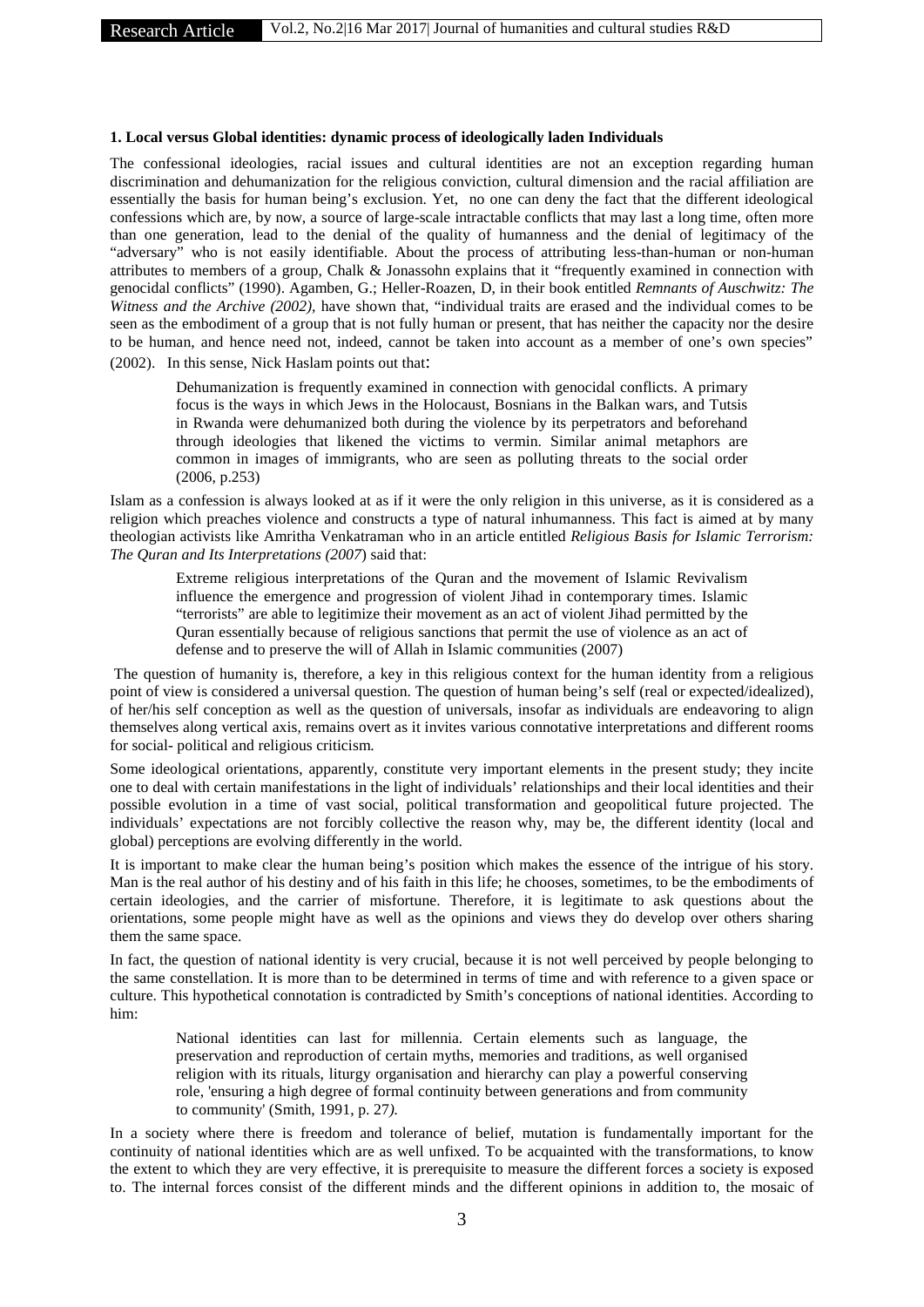cultural and linguistic specificities. The external factors are rather related to the geopolitical situation in which a give nation finds itself. Therefore the openness on the world usually challenges the sense of national basic identity of each member of the social constellation, because there are elements like the language a person learns to speak and to discover the world surrounding him with, or the religion he is indoctrinated into, which contribute to basic identity, and which generate a sense of phobia among the members of a given society. In this sense, we ask if an individual can preserve his national identity and tries to be more open and adopt the global one, and if the basics of his national identity make of him a rigid man, an extremist and revolutionary. These are legitimate question that could be asked with reference to Islam, which we believe deals with all these issues.

#### **2. The Acceptance of the other: a Religious theory of self – awareness**

If social identity theories assume that group members have an elemental need for positive social identity and that conflict between groups arises from the inevitable comparison between them, then Islam and normally all the other religions do not preach violence. In the introduction of his article *entitled Towards Conflict Transformation and a Just Peace (2004*), Kevin Clements states that:

Peace, justice, truth and compassion are central to most utopian and religious visions. For example, the concepts of Paradise and Nirvana both have strong connotations of justice, harmony, non-violence and union. These aspirations are religious ways of saying that most people in most communities and cultures, confronted with choices between order and chaos, peace and war, harmony and disharmony, structural stability and instability, equality and inequality, inclusion and exclusion, justice and injustice, tolerance and intolerance or abundance and poverty will wherever possible choose the former over the latter.

It is assume that group members have a basic need for positive social identity and that conflict between groups arises from the inevitable comparison between them. Group identity consists of a variety of dimensions, such as religious, geographical and class (Chris E. Stout, 2002: 229), and that individuals have common destiny. This seems logical for Jean Paul Sartre argues, in *Critique of Dialectical Reason (1960),* that:

In so far as they have the same objective reality in the future (a minute later, the same for everyone, and the bus will come round the corner of the boulevard), the unjustified separation of these organisms (in so far as it arises from other conditions and another region of being) determines itself as identity. There is identity when the common interest (as the determination of generality by the unity of an object in the context of particular practices) is made manifest, and when the plurality is defined just in relation to this interest. (Alan Sheridan-Smith, 1991, p .260)

The religious perception of the *self* and of the *other* leads to what could be called religion or belief discrimination, and it is when people are treated differently owing to their religious tendency or belief. It is essentially dialectical to reach a new understanding of the self and of the other in relation to the conflict especially if the latter is the resultant of mistreatment of individuals sharing the psychological field, the cognitive representations of themselves, the social values and the religious belief. In this context, John C. Turner and Penelope J. Oakes, in an article entitled *the significance of the social identity concept for social psychology with reference to individualism, interactionism and social influence (1983),* argue that:

the functioning of social identity provides group members with a shared psychological field, shared cognitive representations of themselves, their own identity, and the objective world in the form of shared social norms of fact and value and hence makes meaningful the simplest communications and emotions of a public inter subjective life (1983, p. 250)

The in-group/out-group bias allows conscious justification of violence, as it urges people to commit acts of destruction outside their moral code. Therefore people rate aggressive acts by others as more violent than similar acts with by members of their own group (Duncan, 1976)

This in-group/out-group conflict is a form of suffering which is not unfortunately redressed. As a response, terrorism emerges. Pearlman suggests that "terrorism could also be the result of envy and humiliation, and it might be linked to a traumatic reenactment; reenactment through projective identification; intersubjectivity, role reversal, and perverse empathy" (Randy Borum, 2004). But what gives the legitimacy to such terrorist acts? Goertzel, Kressel and Meloy et al. suggest that many terrorists are violent true believers (Ibid), they are not only making allusion to something inside the group or outside it, but they are pushing forward; they are likely to allude to an ideology. This is confirmed by what Hoffner (1951) when he pointed the finger directly to "true believer". He said that

The "true believer" is a man who is ready to sacrifice his life for a "holy" cause. Violent "true believers" are characterized by stereotype thinking, belief in the superiority of their belief system, indifferent attitude to people with other belief systems, arrogance and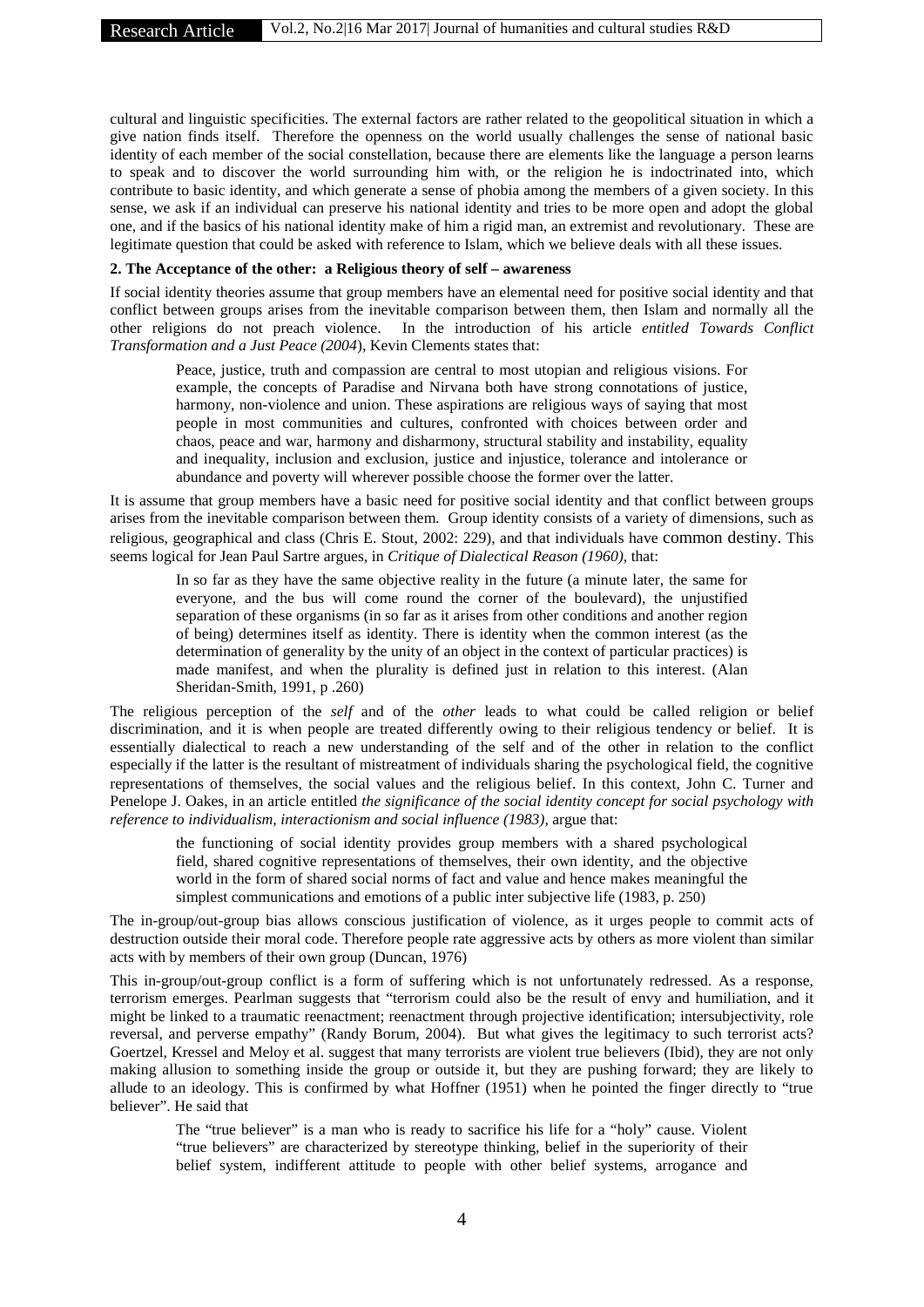disdain, fanaticism, hostility, justification of their violent behavior and lack of critical selfreflection and rigidity (Ibid).

Hoffner juxtaposed some concepts which, he believes, take on one significant connotative meaning which is Terrorism. He linked the true believer to the holiness of the cause. And the holy is the sacred. The latter is untouchable. As he linked true believer to violence as if all what is holy invites fanaticism, extremism, zealotiism, rigidity and preaches hostility. Hoffner seems to have attributed all the extremist features to the holiness of a given belief. In this stance I dare talk about Islam, which is put under this label especially after September 11, 2001. In reality, September 11 has a negative connotation for the Americans and the Muslims in America. For this date has become a synonym to all what is Muhametant, or simply to what is Muslim. In fact some western countries have discovered Islam, but, alas, this awareness derives from distorted, negative and eroded versions, stereotypes and misconceptions. This perception is not necessarily "veridical" because, the Muslim's system of values and creeds are so important elements which provide a kind of psychological immunity against any external allegation. It is, therefore, needless to ask if Islam is able catch up with the moral progress, as if it were inferior or archaic and promotes Terrorism in comparison to other monotheistic and/or non-monotheistic religions such as Christianity Judaism, or even Hinduism<sup>8</sup>, which, allegedly, have definitely made moral progress. But it would be much wiser to understand how Islam works and how Muslim people behave

# **3. Human Needs and Rights: between Religious Promotion and Denial**

To allude to the religious bias, it is tantamount to refer to the unconscious justification of human actions vis-à vis others such as violence. In reality the understanding of Islam and its principle are the sine qua non of the basic human needs and human rights. The mid 20<sup>th</sup> Century witnessed the declaration of human rights for *the United Nations Universal Declaration of Human Rights* was inaugurated by the article which starts by the freedom of human beings since their birth and their equality birth: "All human beings are born free and equal in dignity and rights. They are endowed with reason and conscience and should act towards one another in a spirit of brotherhood". (Article 1, December, 10the 1948)

From an Islamic perspective, human rights have been dealt with since the revelation in 610 CE. In fact, Islam provides and preserves many human beings rights regardless of their religion, skin pigmentation, or social positions. Islam has sanctified both the life the properties of all the citizens, defended and protected the honor of man. The Prophet Muhammad ( $\frac{1}{\sqrt{2}}$  PBUH)<sup>9</sup> says: "Try your blood, your property, and your honor are inviolable" (In *Saheeh Al-Bukhari<sup>10</sup>*, and *Musnad Ahmad<sup>11</sup>*,). Therefore, there is no lieu for vertical views; the

<sup>&</sup>lt;sup>8</sup> Ghurve: He [Hutton] considers modern Hinduism to be the result of an amalgam between pre-Aryan Indian beliefs of Mediterranean inspiration and the religion of the Rigveda. "The Tribal religions present, as it were, surplus material not yet built into the temple of Hinduism".(Ghurye, 1980 : 04)

<sup>9</sup> The acronym **PDUH** stands for *(Peace Be Upon Him***;** it is read in Arabic as follows**:** *Sal'la Allah U'Aleihi Wa Salam, )*

<sup>&</sup>lt;sup>10</sup> Bukhari (full name Abu Abdullah Muhammad bin Ismail bin Ibrahim bin al-Mughira al-Ja'fai) was born in 194 A.H. and died in 256 A.H. His collection of hadeeth is considered second to none. He spent sixteen years compiling it, and ended up with 2,602 hadeeth (9,082 with repetition). His criteria for acceptance into the collection were amongst the most stringent of all the scholars of ahadeeth.

Sahih al-Bukhari is a collection of hadith compiled by Imam Muhammad al-Bukhari (d. 256 AH/870 AD) (rahimahullah). His collection is recognized by the overwhelming majority of the Muslim world to be the most authentic collection of reports of the *Sunnah* of the Prophet Muhammad (). It contains over 7500 hadith (with repetitions) in 97 books. The translation provided here is by Dr. M. Muhsin Khan. https://sunnah.com/bukhari, accessed the 23rd of April, 2017

<sup>11</sup> Abu 'Abdullah Ahmad ibn Hanbal ash-Shaybani, was born in the city of Baghdad in the year 780CE (164H). He studied various subjects in his hometown and traveled extensively in quest of knowledge. He was chiefly interested in acquiring knowledge of *ahadith* and traveled extensively through Iraq, Syria, Arabia and other places in the Middle East studying religion and collecting the *ahadith* of the Prophet Muhammad (PBUH). In his great book, *Siyar A'lam an-Nubala*, *Imam* Adh-Dhahabi described Ibn Hanbal as, "The true *Shaykh* of Islam and leader of the Muslims in his time, the master of *hadith* and proof of the religion. http://sunnahonline.com/library/biographies/364-ahmad-ibn-hanbal, accessed the 23<sup>rd</sup> of April, 2017.

The Musnad of Ibn Hanbal is probably the first of the six books of hadith considered authentic by Sunni Muslims, since its author died 15 years before the death of the senior-most of the six hadith compilers, Muhammad bin Isma'il al-Bukhari (d. 256 AH), and 62 years before the last of them, Ahmad bin Shu'ayb al- Nasa'i, passed away (303 AH). This book focuses on the hadith of the Prophet. There are very few hadith not included (in this collection) whose authenticity has been confirmed...One of the fortunate things about the Musnad is that we find very few hadith which are considered inauthentic. https://www.al-islam.org/message-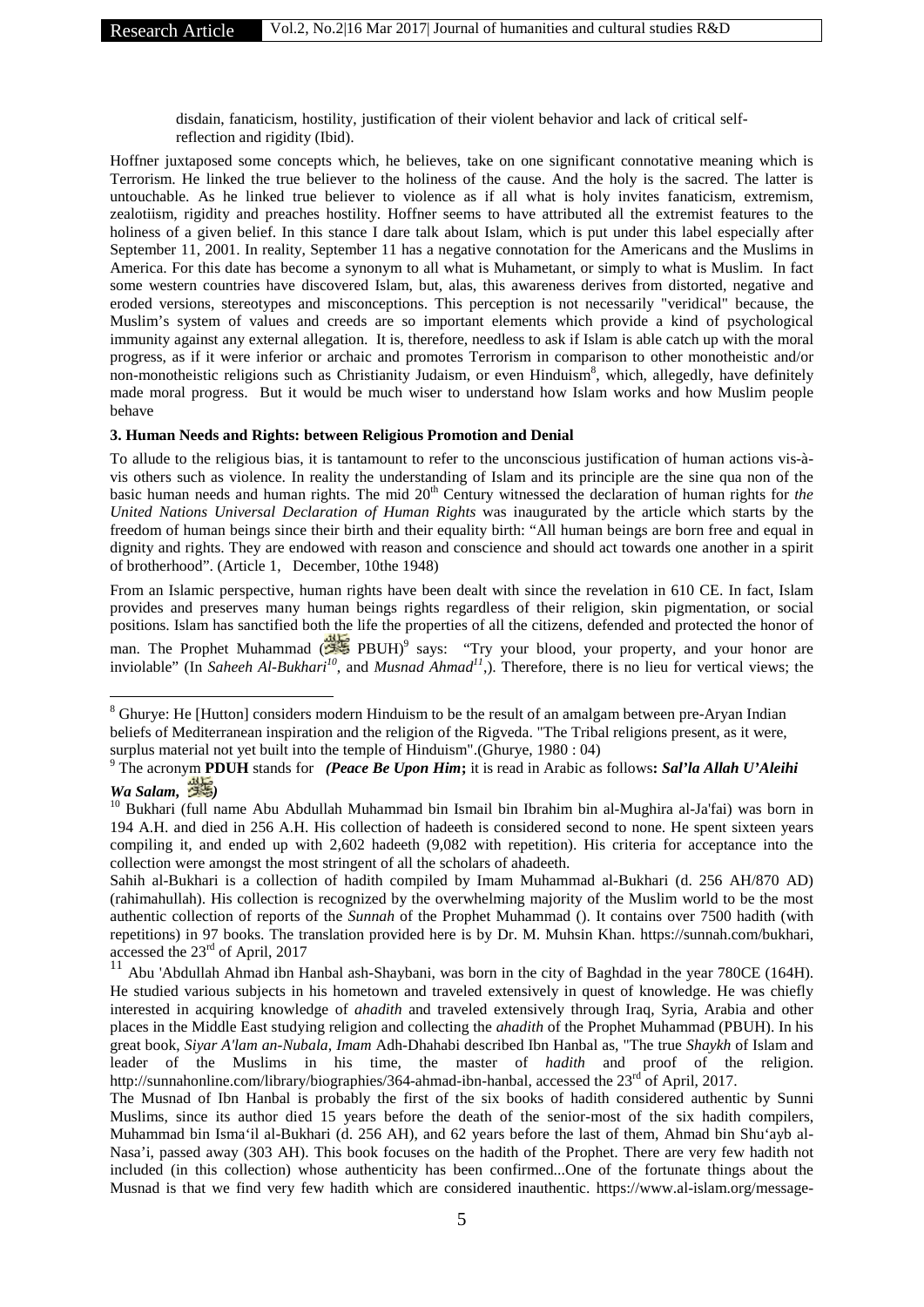Research Article Vol.2, No.2|16 Mar 2017| Journal of humanities and cultural studies R&D

Prophet Muhammad (PBUH) did never transcend his society vertically. On the contrary, he preached equality and horizontality of the human relations because he abides Allah's instruction. Allah says:

O mankind, We have created you from a male and a female and have made you into nations and tribes for you to know one another. Truly, the noblest of you with Allah is the most pious. Truly, Allah is All-Knowing, All-Aware. (Quran, al-Hujurat 49:13)

The prophet Muhammad ( PBUH) as it is narrated in *Saheeh Muslim<sup>12</sup>* and *Saheeh Al-Bukhari*, used to prohibit the Muslim soldiers from killing women and children; It is narrated as well in *Saheeh Muslim*, and Al*- Tirmithi* that the Prophet Muhammad (**PBUH**) would advise the Muslim soldiers: "Do not betray, do not be excessive, do not kill a newborn child". The Prophet Muhammad ( PBUH) also said: "Whoever has killed a person having a treaty with the Muslims shall not smell the fragrance of Paradise, though its fragrance is found for a span of forty years". (Narrated in *Saheeh Al-Bukhari*, and *Ibn Madjah<sup>13</sup>*).

Islam does not stop at the level of the human ground, but goes further to give other creatures their rights. It has given the rights to animals. It is strictly prohibited to hurt animals. Once the Prophet Muhammad ( PBUH) said:

A woman was punished because she imprisoned a cat until it died. On account of this, she was doomed to Hell. While she imprisoned it, she did not give the cat food or drink, nor did she free it to eat the insects of the earth (Narrated in Saheeh Muslim and Saheeh Al- Bukhari,)

In this perspective, it is necessary to account for the sense in which Islam meets the basic human needs and preserves human rights, and see whether Islam does promote or deny them for their promotion implies peace building and their denial implies agitation and thus violence*.*

Islam builds peace and preaches justice through the treatment of the basics of human needs and rights which are put under three major headings:

- $\checkmark$  Social grievances
- $\checkmark$  Cultural requirements
- $\checkmark$  Material needs, The following diagram shows the three divisions

thaqalayn/general-message-thaqalayn/glimpses-shiism-musnad-ibn-hanbal-dr-sayyid-kazim-1, accessed the 23rd of April, 2017.

 $12$ <sup>12</sup> Ab al- usayn 'As kir ad-D n Muslim ibn al- ajj j ibn Muslim ibn Ward ibn Kawsh dh al-Qushayr an-Nays b r; (after 815 – May 875) or Muslim N sh p r (Persian), commonly known as Imam Muslim, was a Persian a Islamic scholar, particularly known as a *muhaddith* (scholar of hadith). His hadith collection, known as *Sahih Muslim*, is one of the six major hadith collections in Sunni Islam and is regarded as one of the two most authentic (*sahih*) collections, alongside *Sahih al-Bukhari*.

Sahih Muslim is a collection of hadith compiled by Imam Muslim ibn al-Hajjaj al-Naysaburi (rahimahullah). His collection is considered to be one of the most authentic collections of the Sunnah of the Prophet (), and along with Sahih al-Bukhari forms the "Sahihain," or the "Two Sahihs." It contains roughly 7500 hadith (with repetitions) in 57 books. The translation provided here is by Abdul Hamid Siddiqui. https://sunnah.com/ muslim, accessed the 23rd of April, 2017

<sup>&</sup>lt;sup>13</sup> Sunan Ibn Majah is a collection of hadith compiled by Imam Muhammad bin Yazid Ibn Majah al-Qazvini (rahimahullah). It is widely considered to be the sixth of the six canonical collection of hadith (Kutub as-Sittah) of the Sunnah of the Prophet (PBUH). It consists of 4341 ahadith in 37 books. https://sunnah.com/ibnmajah. accessed the 23rd of April, 2017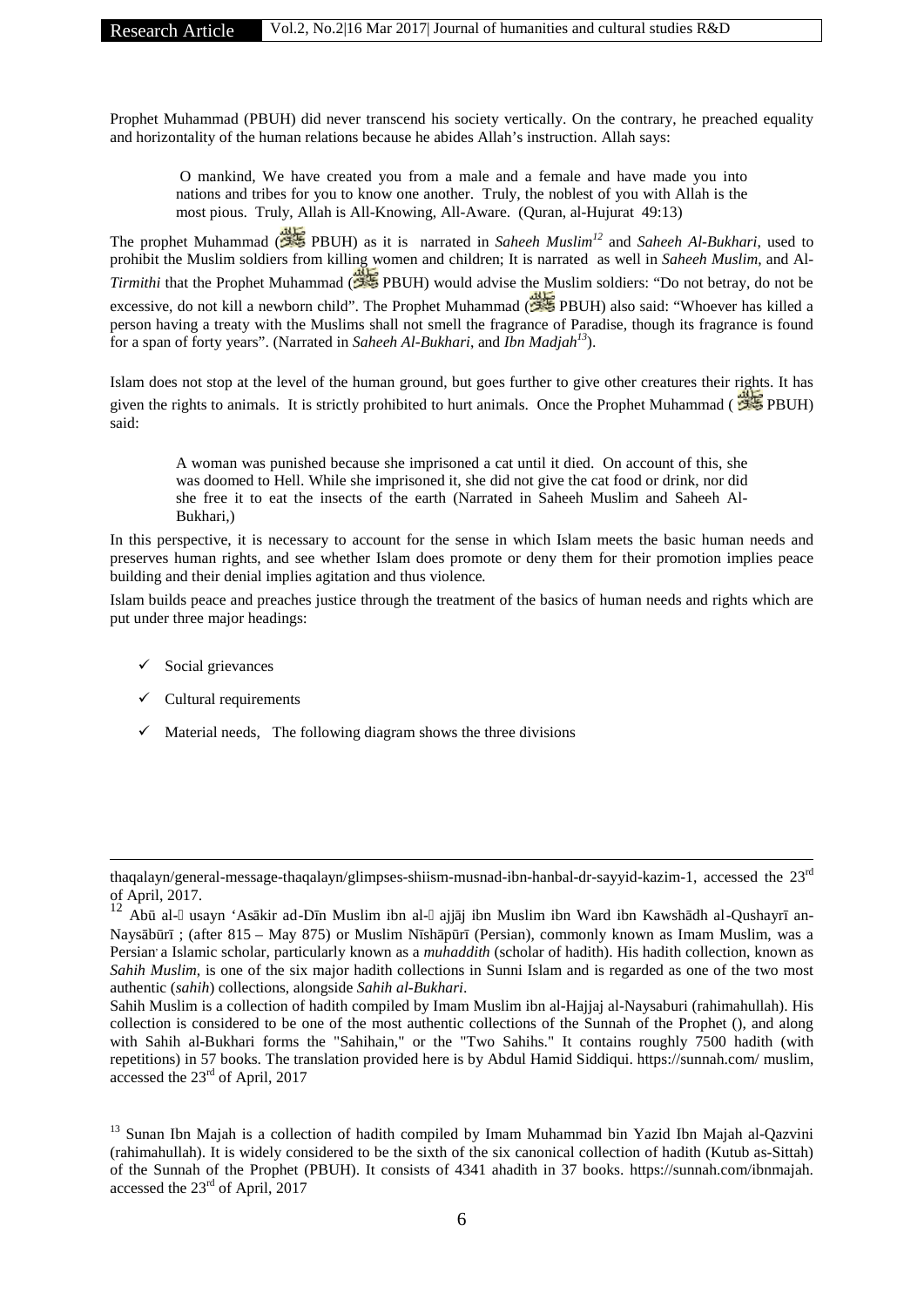

*Basic Human Needs and Human Rights<sup>14</sup>*

<sup>&</sup>lt;sup>14</sup> Diagram inspired of the diagram, inspired of the Summer Peace building Program: Contact Program 2012. A diagram related about: *Building Peace& Justice through Meeting Human Needs and Right*s, Page 8 It shows the three basic human needs in this life. If they are endorsed and promoted, people would avoid any type of violence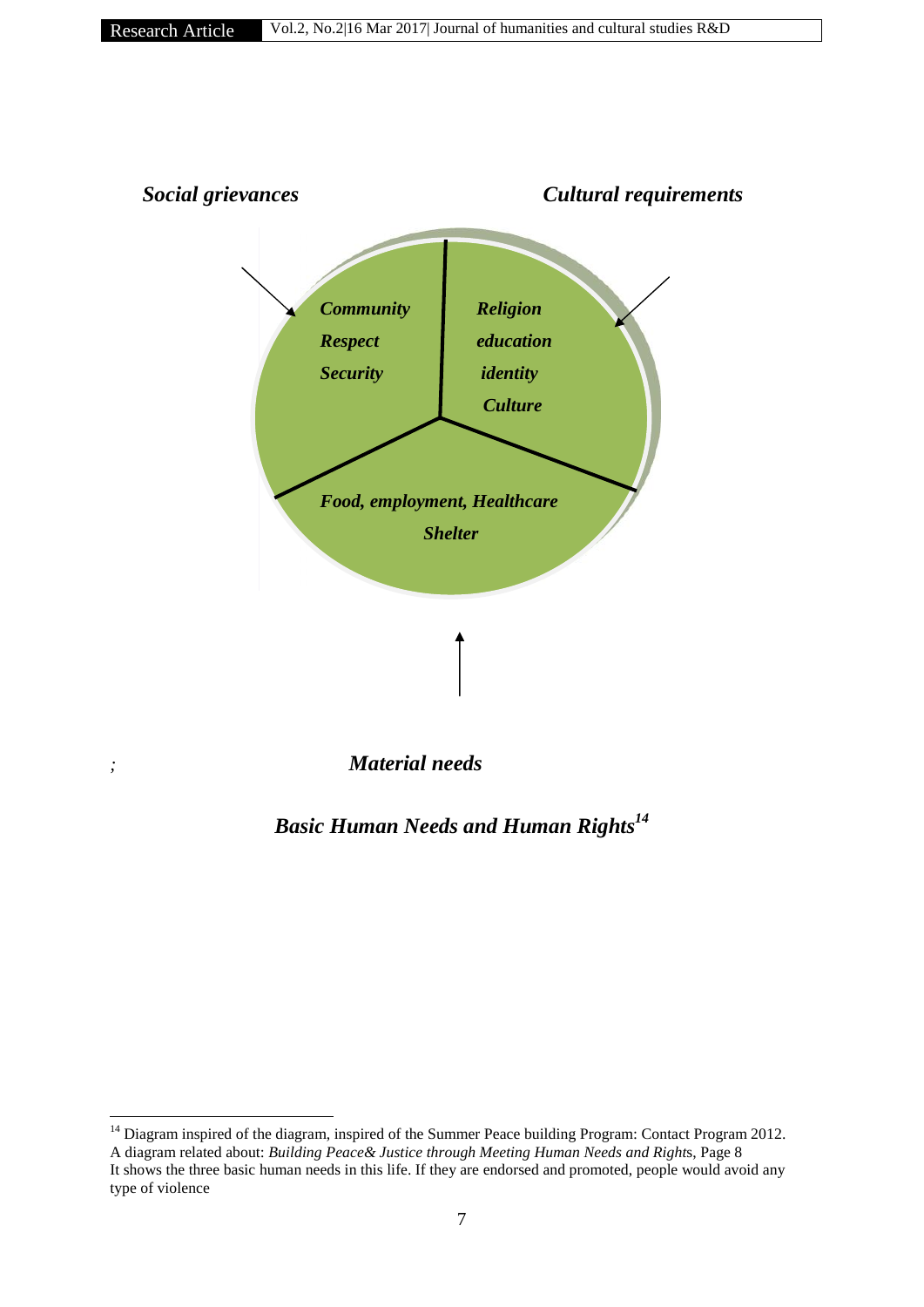So The question that could be asked is whether Islam solves social problems, preserves the cultural identities and defends all what is educational or not. It is significant to make sure if Islam opens rooms for debates and criticism or not. In this case, a clear reference to the sacred text would be essential to discuss the queries over religious promotion or denial of the basic human needs**.**

### *3.1. The social grievances*

Among the social requirements, the **respect** of the self and of the other is at the origin of successful communication among individuals. About **respect,** Allah says :

O you who believe, no men should ever scoff at other men. May be, the latter are better than the former. Nor should women (ever scoff) at other women. May be, the latter women are better than the former ones. And do not find fault with one another, nor call one another with bad nicknames. Bad is the name of sinfulness after embracing Faith. If anyone does not repent, then such people are the wrongdoers **[Al-Hujuraa, 49: 11]**

Security is a blessing and the capital need for every human being in this universe; it is a vital element for the preservation of the human constellation. About **security**, Allah says:

who gave them food against hunger, and gave them security against fear" [**Qureysh:** 106:4]

Islam gives a great importance to s**ecurity;** it is important because without it human life becomes absurd and chaotic. Allahs says:

> Allah gives an example: There was a town, secure and content with its sustenance coming in plenty from every place. Then, it turned ungrateful to the bounties of Allah; so, Allah made it to taste hunger and terror (that covered it) like a garment, as recompense of what its people used to do. **[Nahl, 16:112]**

The respect of the human beings to themselves leads to a very rational society. Human beings 's physical en mental endeavors should go in concomitance with and serve the **community** life style which should normally be characterized by a sense of intimacy, of emotional earnestness, and of social and moral commitment. In Islam, the **community** is called "**El Ummah".** And "El Ummah" is horizontal. In the within community, in Islam, people are obliged to think in complementary terms. There is no lieu for out-group/in-group bias. They have to forget about what they think they are, such as their racial and ethnic differences, ideological confessional differences, social classes, sexual particularities, geographical distributions, to mention just few for Allah looks at the heart of people and not at their faces: Allah says:

The Day when there will not benefit [anyone] wealth or children (88) But only one who comes to Allah with a sound heart." (89) **[Ash-Shu'araa , 26: 88-89 ]**

The nation (El Ummah) in Islam is transcends human universal humanism and praises unification, the embodiment of the virtuous for the whole community is an entity with every single member. Allah says:

And do not be like the ones who became divided and differed after the clear proofs had come to them. And those will have a great punishment **[Aal-i-Imraan , 03: 105]**

Abu Hurairah narrated: Messenger of Allah ( $\mathcal{L}$ PBUH) said that:

Allah does not look at your figures, nor at your attire but He looks at your hearts [and deeds*].* **[Muslim]<sup>15</sup>**

This saying leads and refers to what the Almighty Allah says in the verse

O mankind! surely We have created you of a male and a female, and made you tribes and families that you may know each other; verily the most honored of you in the sight of Allah is (he who is) the most righteous of you; surely Allah is Knowing, Aware **[al-Hujurat, 49:13]**

<sup>&</sup>lt;sup>15</sup> Chapter 1 – Hadith 7: Sincerity and Significance of Intentions and all Actions, Apparent and Hidden, http://muslimmatters.org/2011/01/31/riyadh-as-saliheen-series-hadith-2he-looks-at-your-hearts**/**, retrieved February the  $6<sup>th</sup> 2017$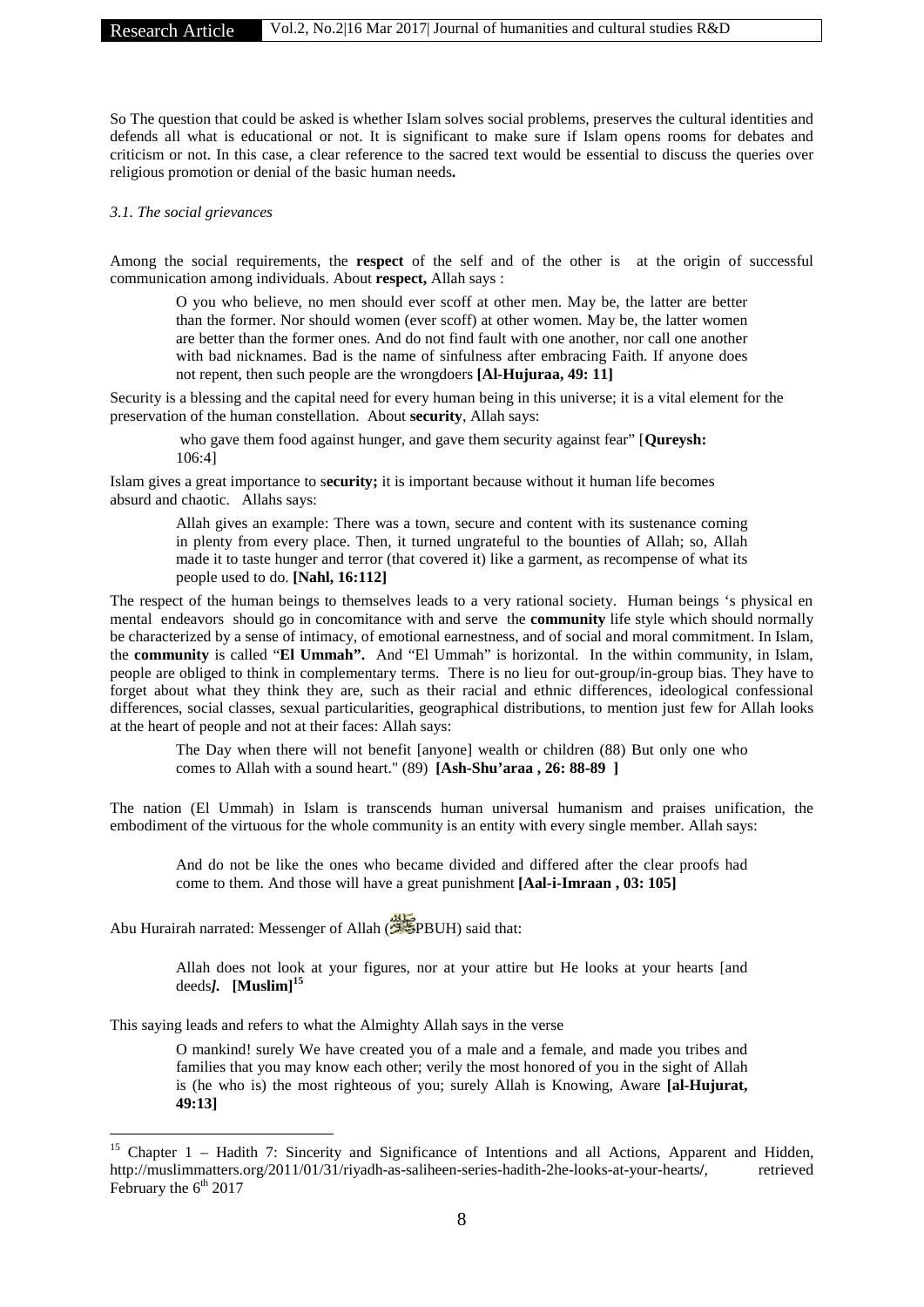The righteousness is in fact self-determined. For the man exits first then after comes his essence. Jean Paul Sartre's *Existence precedes Essence, shows the extent to which man is responsible for what he is. Sartre conception of existence and essence is* at the very core version of Existentialism. He shows that for a human being there is no predefined pattern that s/he we must fit into. S/he lives his own life, and that in turn defines what s/he truly is, not any idealized set of characteristics (Sartre, 1946). The philosopher shows that the implications are that a human being must create his/her own meaning, place his/her own value on his/her acts and that his/her individual freedom is absolute and unbounded (Ibid).

Allah does not want to make of us criminals, but he created us and let us for ourselves determine our own essence on the basis of what we believe is correct in life. It is Allah the creator as the "Union of Existence and Essence", which means full Existential realization of every perfect, ideal or essential attribute of Allah, and to see his prophet Muhammad ( PBUH) as the unique model of human conduct in this universe. Yet, If we are unconscious and/or irrational, then we learn just what is not appropriate to human conduct and behavior.

#### *3.2. Cultural Requirements*

Islam promotes human culture. Allah has provided humanity with a divine constitution which incites man to abide the religious teaching in order not to get lost in the maze of the life of this world, because Allah says**:**

> Every soul will taste death, and you will only be given your [full] compensation on the Day of Resurrection. So he who is drawn away from the Fire and admitted to Paradise has attained [his desire]. And what is the life of this world except the enjoyment of delusion**. [Aal-i-Imraan , 03: 185]**

Allah wants from his servants to respect other's religions and cultures, and to respect individual choices**.** Allah says:

Say, O mankind, the truth has come to you from your Lord, so whoever is guided is only guided for [the benefit of] his soul, and whoever goes astray only goes astray [in violation] against it. And I am not over you a manager [**Yunus, 10:108]**

Allah ordered also his servant not to oblige someone to believe in Allah, not against their will. Allah says to the prophet Muhammad (*PME* PBUH) also:

And had your Lord willed, those on earth would have believed - all of them entirely. Then, [O Muhammad], would you compel the people in order that they become believers? [**Yunus, 10:99]**

To preach Muslims the co-habitation with and the acceptance of the other regardless of his religious difference, Allah says:

- (1) Say, "O disbelievers,
- (2) I do not worship what you worship.
- (3) Nor are you worshippers of what I worship.
- (4) Nor will I be a worshipper of what you worship.
- (5) Nor will you be worshippers of what I worship.
- (6) For you is your religion, and for me is my religion. **[Al-Kaafiroon, 109 : 1-6]**

There many verses in Quran which show the extent to which human being's cultural requirements are preserved and dignity protected. Like in the following verse:

Allah does not forbid you from those who do not fight you because of religion and do not expel you from your homes - from being righteous toward them and acting justly toward them. Indeed, Allah loves those who act justly**.[Al-Mumtahana,60: 08]**

#### *3.3. The Material needs*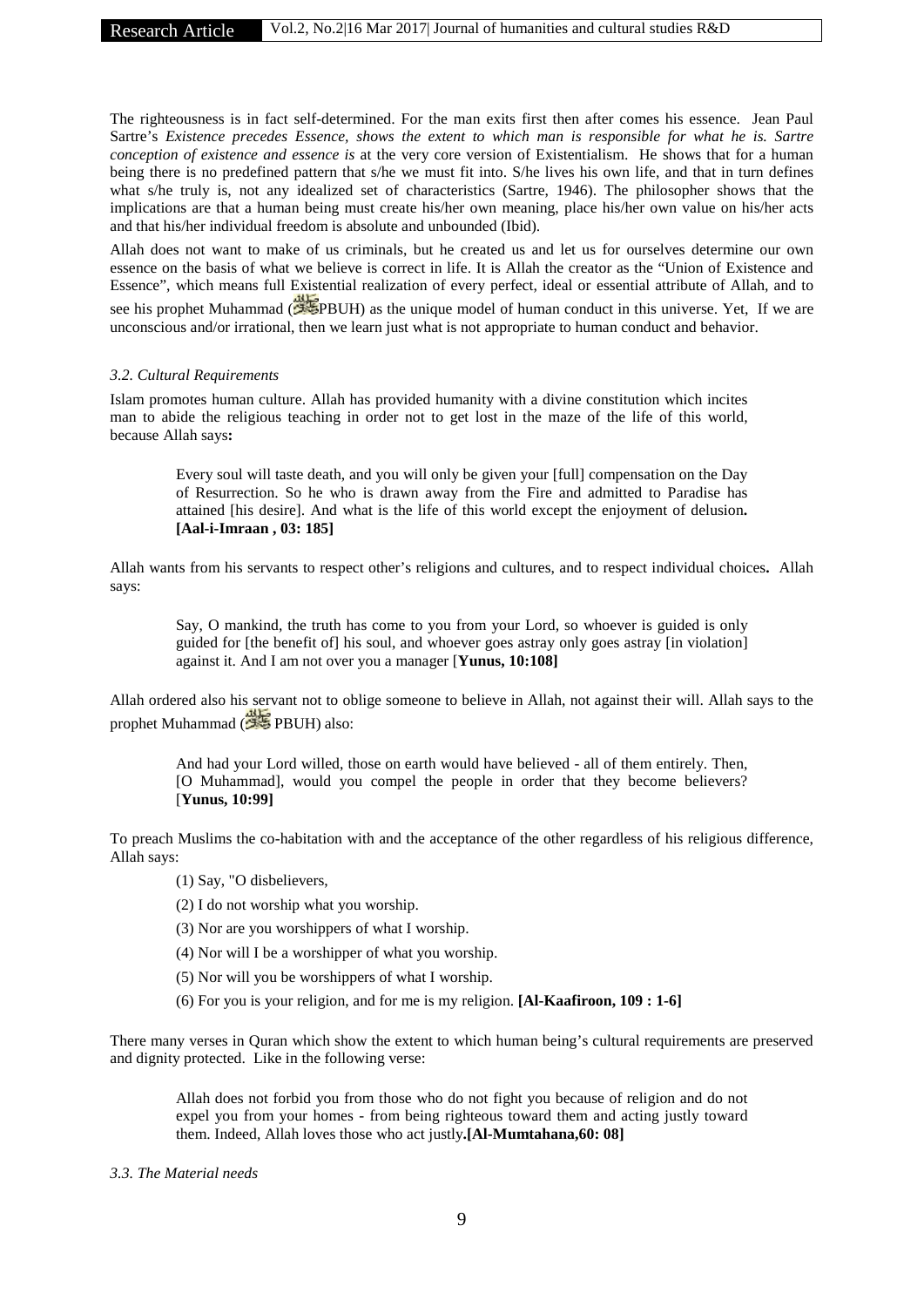Islam has dealt with the question of food, shelter, health care and employment in different verses.

*Food*

Who has fed them, [saving them] from hunger and made them safe, [saving them] from fear. [**Quraish, 106: 04]**

*Shelter*

And Allah has made for you from your homes a place of rest and made for you from the hides of the animals tents which you find light on your day of travel and your day of encampment; and from their wool, fur and hair is furnishing and enjoyment for a time**.[ An- Nahl, 16: 80]**

*Healthcare*

And spend in the way of Allah and do not throw [yourselves] with your [own] hands into destruction [by refraining]. And do good; indeed, Allah loves the doers of good.**[Al- Baqara, 02 : 195]**

O you who have believed, do not consume one another's wealth unjustly but only [in lawful] business by mutual consent. And do not kill yourselves [or one another]. Indeed, Allah is to you ever Merciful.**[An-Nisaa, 04: 29]**

And do not kill the soul which Allah has forbidden, except by right. And whoever is killed unjustly - We have given his heir authority, but let him not exceed limits in [the matter of] taking life. Indeed, he has been supported [by the law].**[Al-Isra, 17: 33]**

*Employment*

And say, "Do [as you will], for Allah will see your deeds, and [so, will] His Messenger and the believers. And you will be returned to the Knower of the unseen and the witnessed, and He will inform you of what you used to do."**[At-Tawba, 17:105]**

These different verses dealing with the different situations make a sound argument to confirm or hypothesis that Islam promotes peace through meeting the basic human needs and rights. Islam does not preach violence, on the contrary it is a universal human divine constitution which regulates the human conduct and behavior not only vis-à-vis the self but also vis-à-vis the other selves. Islam is a religion of reconciliation, in a time many Muslim and Arab countries whose religion is Islam are killing one another on the name of "Islam" which, we believe different from the Islam we are dealing with now, in a time there is only one Religion in this universe called ISLAM.

The same, like Jewish orthodoxy, or extreme Protestantism, radicalism in Islam is not founded on principal of Muhametant beliefs. Muhametant practice is what is called Moderate Islamism and not Muslim extremism. The experiences some Arabs or Muslim communities have gone through, since two decades now, and which are rather a confusion of in-group and/ out-group conflicts, are due to the non-understanding of the religious teachings and principles.

We can mention, briefly, the example of Egypt where the conflict is between the Christians and the Muslims, while they could live together as they had long been doing before the revolution. Another example is the Yemen where two groups are fighting each for the sake of power. The unjustifiable acts of murder are the immediate result of an egocentric Person looking for power. Yet this state generates a sense of meaninglessness and total chaos.

Al most two decades ago, precisely during the 1990's, Algeria had also felt prey to acts of terrorism between brethrens. It was between the brothers and the cousins owing to an ardent belief in an ideology which could not be accepted by the majority of the Algerian people in that epoch. How can we convert into Islam in a time we were born Muslim in a Muslim country. It was that difficult to understand what is meant to be Muslim. And even to understand how Islam and Muslim teaching are approached by this extremist group, it is by itself considered a sort of disrespect for the sacred: "blasphemous". Reconciliation, did come from those who were accused of blasphemousness, when they decided to make concession and accept that those who once killed their relatives, a killed other innocent people to live with and among them. Mercy is there! Yes indeed, to forgive their acts remain possible, but to let them pass into oblivion, it is almost impossible. But Islam advices man to forgive and forget because reconciliation requires four major elements which are: Mercy, truth Justice and peace. These elements make the matrix of the Reconciliation and Islam has accounted for the four elements as follows: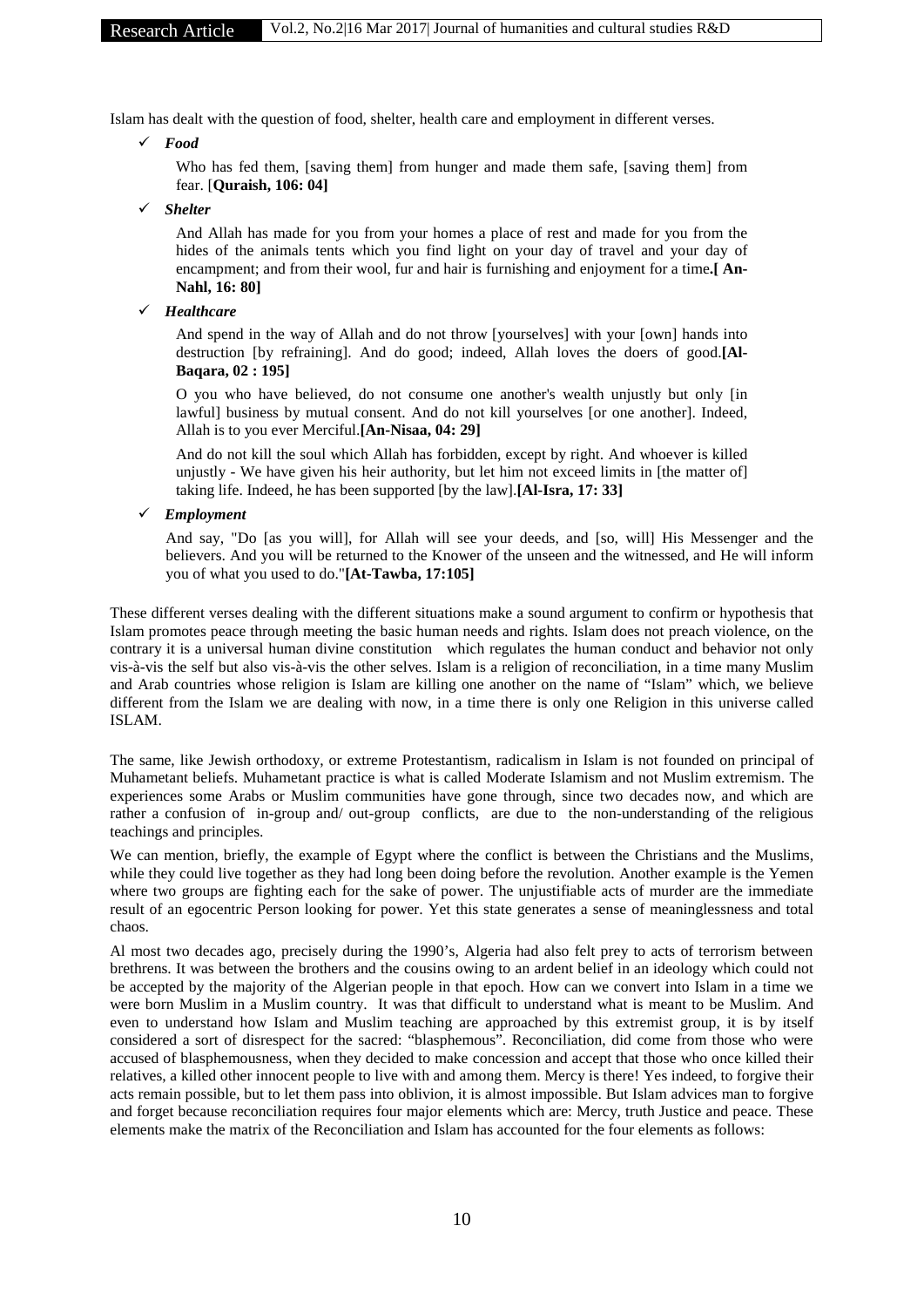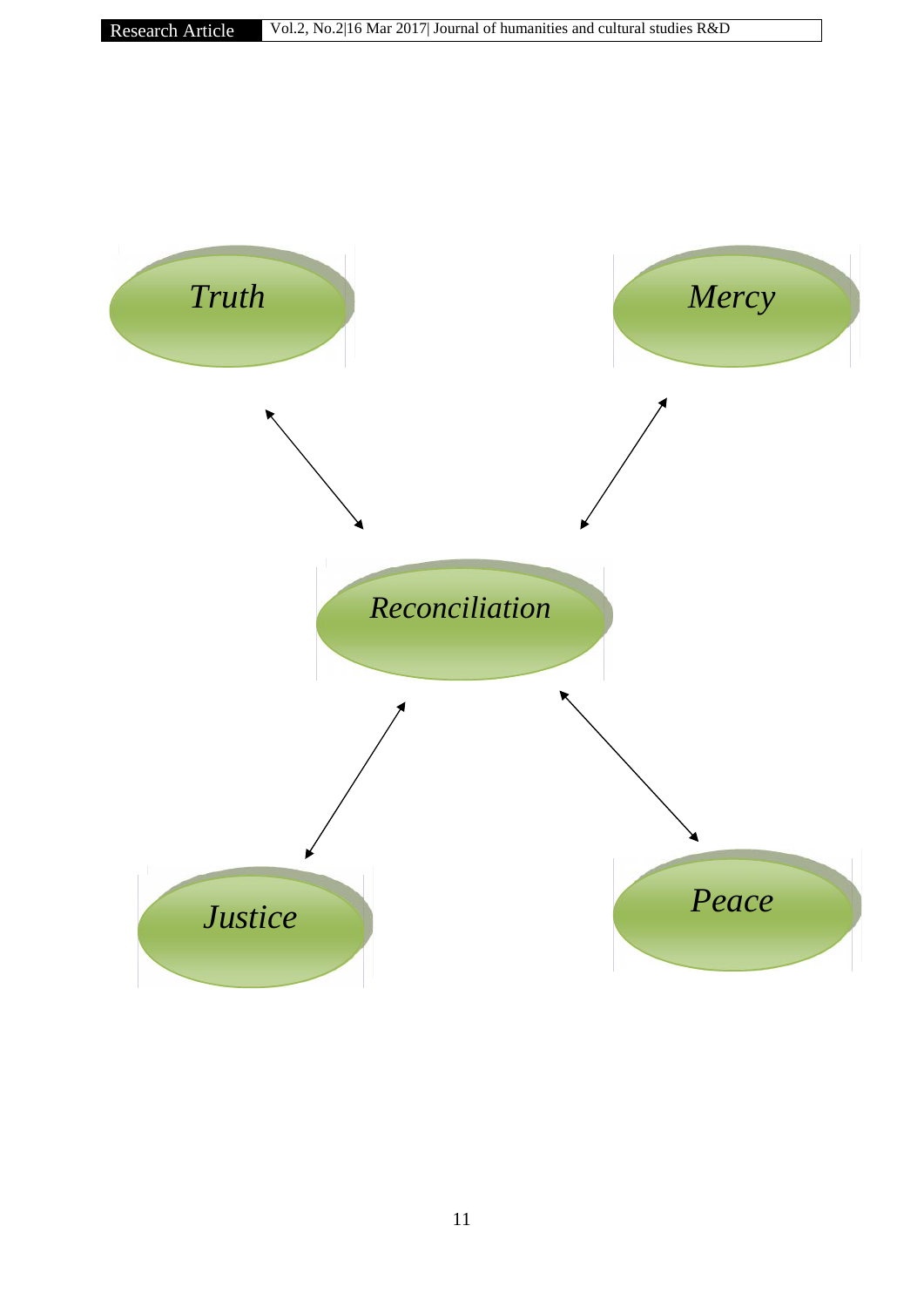This diagram is adapted from John Paul Lederach: *Building Peace: Sustainable Reconciliation in Divided Societies. United States Institute of Peace Press.W.D.C. 1997.*

Islam always teaches that individuals in a society are brothers to each other; they must observe peace and reconciliation among themselves. Believers should not be aggressive but merciful, honest and correct. They have to stand by each other to grant help and assistance to each other. Islam breaks the might be existing cycle of revenge moving towards the center (reconciliation)

 $\checkmark$  Mercy

About *mercy*, Allah says:

And We have not created the heavens and earth and that between them except in truth. And indeed, the Hour is coming; so forgive with gracious forgiveness.**[Al-Hijr, 15 : 85]**

 $\checkmark$  Truth

About *truth*, Allah says**:**

O you who have believed, fear Allah and be with those who are true. **[At-Tawba, 9: 119]**

Peace

About *peace*, Allah says**:**

And if they incline to peace, then incline to it [also] and rely upon Allah. Indeed, it is He who is the Hearing, the Knowing. **[Al-Anfal, 8: 61]**

O you who have believed, enter into Islam completely [and perfectly] and do not follow the footsteps of Satan. Indeed, he is to you a clear enemy. **[Al-Baqara, 2: 208]**

 $\checkmark$  Justice

About *Justice,* Allah says:

And if two factions among the believers should fight, then make settlement between the two. But if one of them oppresses the other, then fight against the one that oppresses until it returns to the ordinance of Allah. And if it returns, then make settlement between them in justice and act justly. Indeed, Allah loves those who act justly. **[Al-Hujuraat, 49: 09 ]**

Indeed, Allah orders justice and good conduct and giving to relatives and forbids immorality and bad conduct and oppression. He admonishes you that perhaps you will be reminded. **[An-Nahl,19: 90]**

These are not the only verses which encourage reconciliation; there other many verses. This proves that Islam is a religion which preaches peace, justice, mercy and truth. How, thereafter, can a Prophet like Muhammad ( PBUH), who is known for his decent behavior, preach discrimination and/or violence? His entire life is plenty of limitless images that attribute to him the status of" Model of Universal Human Conduct". I said universal, because the Prophet was not sent just to the Muslim community but to all the humanity. Allah said: **"**And We have not sent you except comprehensively to mankind as a bringer of good tidings and a Warner. But most of the people do not know**" [Saba, 34: 28]**. His life was a human reference for it was an absolute morality and decency. Allah said to the believer: "There has certainly been for you in the Messenger of Allah an excellent pattern for anyone whose hope is in Allah and the Last Day and [who] remembers Allah often" **[Al-Ahzaab, 33: 21].** In this case, it is rightful and even crystal-clear to say that Islam does not only teach human beings divine matters, but regulates human conduct in life.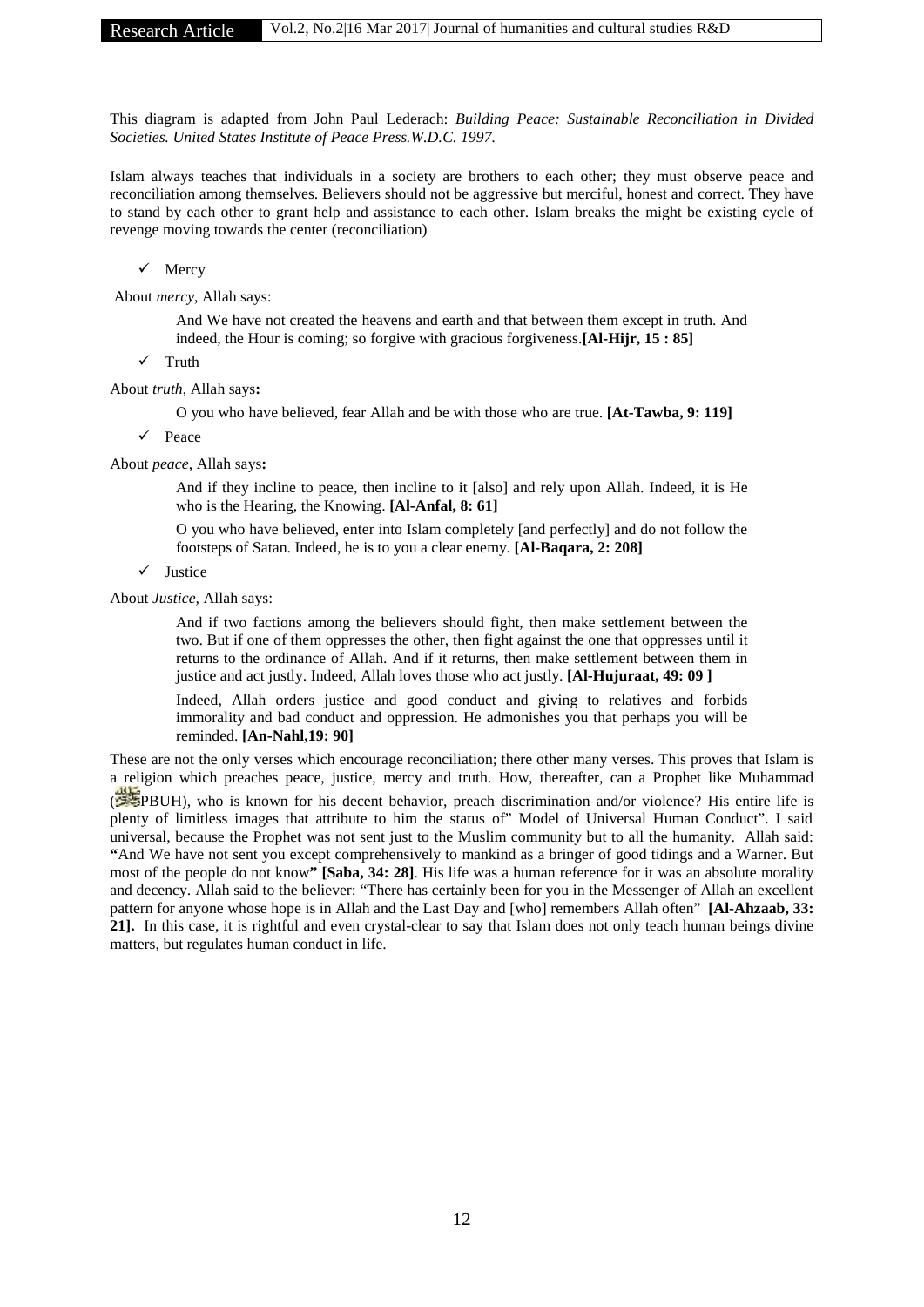### **4. towards the construction of a social schema: Religious Conception of the multiple identities preservation**

The fact in point is that the individual's challenge is not that new in Islam, because, before this time and for centuries, many Muslim scholars, since the revelation, have been struggling to find answers to human beings' queries over their very nature as creators, as human beings and as participants in this life. The religious reading of the situation and the Muslim scholars' ambition is, certainly, not to create another society parallel to the existing one; yet their enthusiasm is legitimate and even logic for it is translated by the religious philosophy of man towards his brethren. The substitutions of the current individuals' positions which are at the origin of conflict, as well as the requalification of the pre-existing rapport between the members of the human constellation are principal.

The matter, in this scope, is not an effortless question of religious endeavor because the sacred text does not perpetuate the gender-imbalance, a myth that typically portrays Vertical human societies, in general. Undeniably, this myth does exist, yet genuine alternatives remain one of the prerogatives of any given Muslim scholar. The Vertical society, where gender-imbalance, ideological/confessional difference and racial discrimination are substantial, should be substituted by another society where the nature of relationship between individuals is not based on gender difference or skin pigmentation , or even religious conviction. The vertical view of an individual, undoubtedly, generates a sort of phobia. The latter mutates into hatred which most of the time leads to violence.

Beyond the religious context, to exemplify, literature and literary studies have provided many model in-group situations, particularly, in America. In ethnic American Literature and/or "the literature of minority groups", the question of the self is seen to be essentially linked to a world of shoddiness, a world of despair, a world of paradox. The problem of identity and of individual's self-identity is seen as a sort of self-confirmation, and it is, therefore, related to his questioning of the concrete contradiction of the real world to his own contempt with the place he is relegated to by his own existence. The quest for the self is, undoubtedly, a quest for recognition and Re-consideration.

In fact the experience of the minority group character in America does play a part in creating and sustaining its paradox, and therefore, the writers' optimistic view and their willing endeavour are to substitute a horizontally transcended idealized self for a vertically transcended real self. We take for instance, African American writers such *(Richard Wrights),* Black Women writers such as *(Toni Morrison),* Jewish American writer *(Saul Bellow)* and Jewish woman writer *(Mary Antin).*

The situation is almost the same albeit the laws which regulate human conduct and human relationships. The problem of discrimination still exists because the president of the USA Donald Trump, recently, and shortly after being elected as a president of the United States of American, signed the 'First Amendment Defense Act' discriminating, blacks and Muslims, focusing on individual bigotry, and had become the legal face of American racism.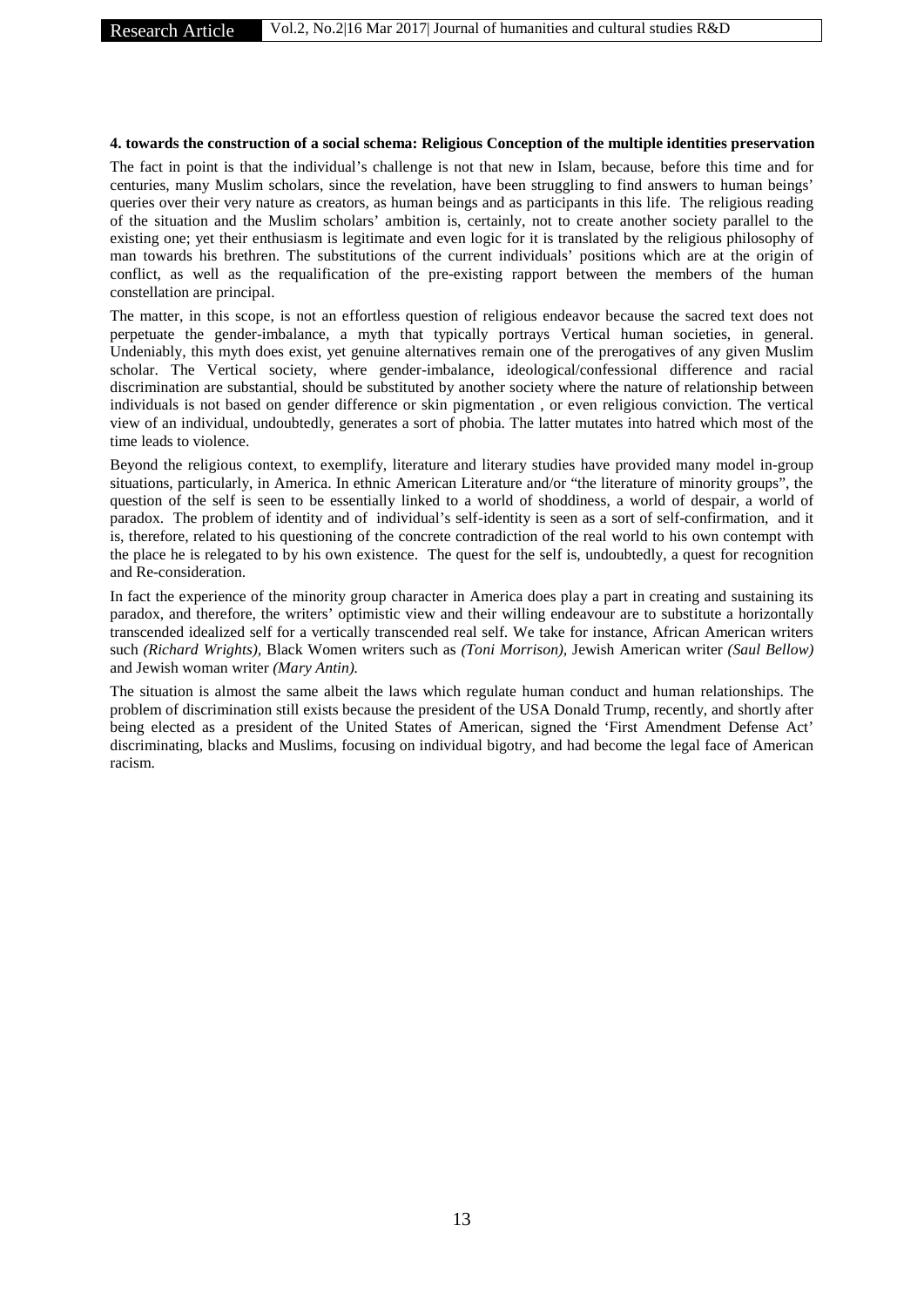#### **Conclusion**

Islam exists to stand against anti-religious bigotry. It preaches a sense of universal humanism which is likely to be an attempt to go beyond the predefined set category of norms and rules. This is true because the self-concept is not instinctive, but rather a social product developed through experience. Man can, thereafter, perceive himself in a way different from the way others may see him. The change at the level of the perceptive *self* is the supremacy of the new identity over the socio-cultural barriers which have long been established by the *other*. The ego development and self-interpretation (Anna Freud, 1946)<sup>16</sup> are, certainly, what preoccupy Muslim scholars.

The newly-set religious Muslim discourse is likely to be framed to advocate a *peculiar* universalism in that it is an unusual articulated religious discourse and which is certainly qualified as a global discourse. A Muslim is not supposed to be interested in what differentiates the local from the global, for the simple reason that he is developing more vertical paradigmatic thinking and view than horizontal one.

Muslims seem to have operated with new assumptions that are judged appropriate because the international opinion, during the last decade of the  $20<sup>th</sup>$  century and the first decade of the  $21<sup>st</sup>$  century, has been imbued with new negative judgmental assumptions about Islam and Muslims, especially after September, 11. To align oneself to some degree along with a horizontal axis, one has not underestimated the social awareness and sense of reality which grows in line with his/her perception of the other.

<sup>&</sup>lt;sup>16</sup> Anna Freud (Sigmaund Freud's daughter) gave central importance to ego development and self-interpretation, while Freud (1900), who provided new understanding of the importance of internal mental processes, and many other of his followers hesitated to make the *self* concept a primary psychological unit in their theories.